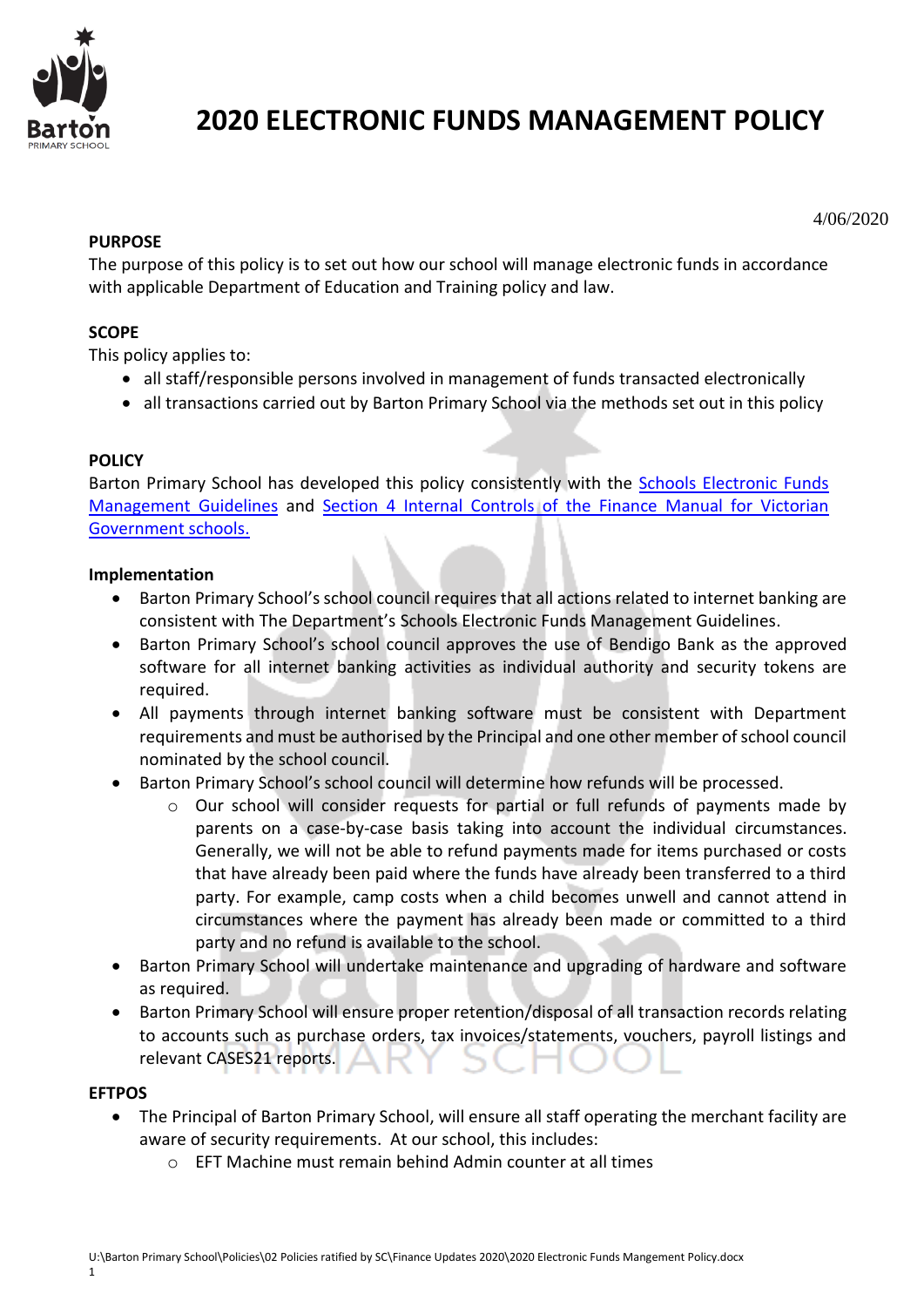

# **2020 ELECTRONIC FUNDS MANAGEMENT POLICY**

4/06/2020

- o Merchant receipt for each transaction must be provided to Accounts Receivable for processing and customer copy provided to the customer
- $\circ$  Business Manager to be notified of any issues with merchant facilities
- School council minutes must record which staff are authorised to process transactions.
- No "Cash Out" will be permitted on any school EFTPOS facility.
- Barton Primary School will not accept EFTPOS transactions via telephone or post.

# **Direct Debit**

- All direct debit agreements must be approved and signed by school council prior to implementation.
- The school council requires all suppliers to provide tax invoices/statements to the school prior to direct debiting any funds from the school's account
- A direct debit facility allows an external source (e.g. Bank of Queensland, Fuji Xerox & Westpac) to a pre-arranged amount of funds from the school's official account on a pre-arranged date. Any such payments will be authorised as appropriate and required.
- Barton Primary School will ensure adequate funds are available in the Official Account for the "sweep" of funds to the supplier.

# **Direct Deposit**

- Barton Primary School utilises a "two user authorisation of payments" banking package, as it contains a greater degree of security and access controls.
- Creditor details will be kept up to date and the treatment of GST for creditors will be monitored.
- Payment transactions will be uploaded as a batch through the CASES21 system.
- All payments made through the internet banking system must be authorised by two authorised officers.
- The various internal controls that need to be considered include:
	- $\circ$  the identification of staff with administrative responsibilities (e.g. Business Manager has online viewing access only to access statements)
	- o the identification of staff with authorisation/signatory responsibilities (e.g. The Principal and school council delegate for the authorisation of payments)
	- o the Business Manager must not have banking authorisation/signatory responsibilities other than for the transferring of funds between school bank accounts
	- $\circ$  the allocation and security of personal identification number (PIN) information or software authorisation tokens
	- o the setting up of payee details in CASES21
	- $\circ$  the authorisation of transfer of funds from the official account to payee accounts
	- o alternative procedures for processing, using the direct deposit facility, for periods of Business Manager's and Principal leave of absence.